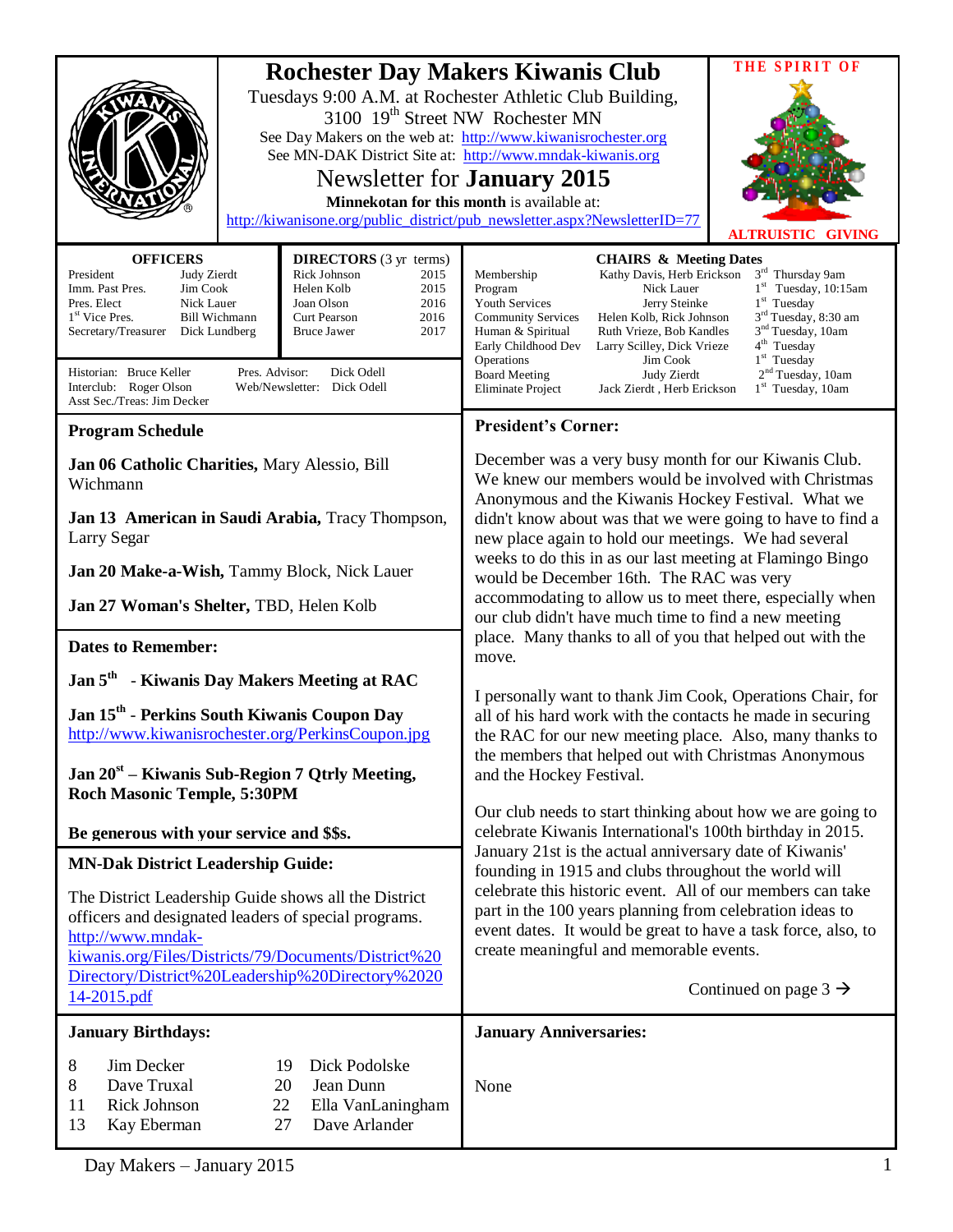### **Secretary/Treasurer's Report – Nov 2014**

| <b>Bank Balance 11/30/2014:</b> | \$3.714.03 |
|---------------------------------|------------|
| Administrative Account:         | \$ 627.94  |
| Service Account:                | \$2,939.65 |
| Bike Repair:                    | \$146.44   |

**Day Makers on leave:** Don Cain, Ron King, Sara King

**November Service Hour Statistics:** 730 hours by 43 members, 54% Participation.

### **December 2014 Board Meeting Summary**

Jim Cook and Dick Odell will get a list of officers of the Rochester Kiwanis Clubs to the Post Bulletin for publication. This will be delayed until the clubs new address is established.

The need for a dues increase was discussed at the November meeting. Jim Cook, chair of the Operations Committee, moved that the club raise quarterly dues to the following: Regular Members - \$45, Spouse Members - \$35, Life Members - \$40, all beginning April 1, 2015. The motion was **seconded** and **passed** by the board.

The board was informed by the Senior Center that their bingo operation would be closing in mid December, and that December  $16<sup>th</sup>$  would our last meeting at that location. Since this announcement, the Operations Committee has been looking for locations for our clubs future meetings. A large room at the Rochester Athletic Club (RAC) was recommended to the board at a negotiated weekly rate of \$65. After board discussion, it was moved, seconded, and passed that we move our meetings to the Rochester Athletic Club (RAC) starting January 6, 2015.

The board directed that the Treasurer not pay the first halfyear \$1,000 donation to the Senior Center for our meeting space at Flamingo Bingo.

Since the club's 2014/2015 budget is \$2,000 for our meeting place, and the new meeting place at the RAC will cost \$3,250, assuming 50 meetings per year, a budget adjustment will be needed.

The board discussed eliminating the partial reimbursement of expenses to members who attend International and District Conventions. The 2014/2015 budget for this line item is \$3,500. After board discussion, the board directed that the budget line item for partial reimbursement of International and District Convention to attendees be eliminated.

Continued Next Column  $\rightarrow$ 

**Kiwanis Mission Statement:**

**Kiwanis is a global organization of volunteers dedicated to** *improving* **the world one child and one community at a time.**

#### **Sec/Treasureer's Report:** continued

The board approved a motion that the club not meet on December  $30<sup>th</sup>$ , since we have no meeting place that week, and the Kiwanis Hockey Festival will be underway.

#### **COMMITTEE REPORTS**

**Membership –**Pam Babb was approved, by the board as a new member sponsored by Dick and Ruth Vrieze.

**Richard Lundberg,** Secy/Treasurer

#### **KIWANIS DAY MAKERS / GOLDEN K CHRISTMAS ANONYMOUS INFO - 2014**

Can you believe? 593 families were served by Christmas Anonymous,( this included 1806 children aged 1 to 18) and 360 seniors receiving food baskets

- Collected food clothing and toys from 20 grade schools
- Loaded food **(13000 lbs**), delivered and assisted in senior food packing
- Assisted with KTTC Toy Drive
- Moved **110 8-ft tables** from Graham Arena to Christ United Methodist Church and returned same
- Moved all clothing, toys, racking, etc. from storage to **CUMC**
- Moved **5000 lbs**. of apples and oranges
- Unloaded **74000 lbs** of food for families
- Moved **237 bikes** to CUMC from storage
- Assisted on store day with cardboard breakdown, checkout, clean up etc.
- Returned all leftover items to storage.

This was accomplished by the transportation volunteers. Many other Day Maker volunteers worked in food packing, drop off contribution center, bike repair, used toys, store day support, and other areas.

- Total Hours for Transportation Area approx. 275 hrs
- The Golden K would have about an equal number of hours

Thanks again for all Day Maker support, this task is made much easier with the support of so many.

#### **Ken Plummer and Rick Johnson**

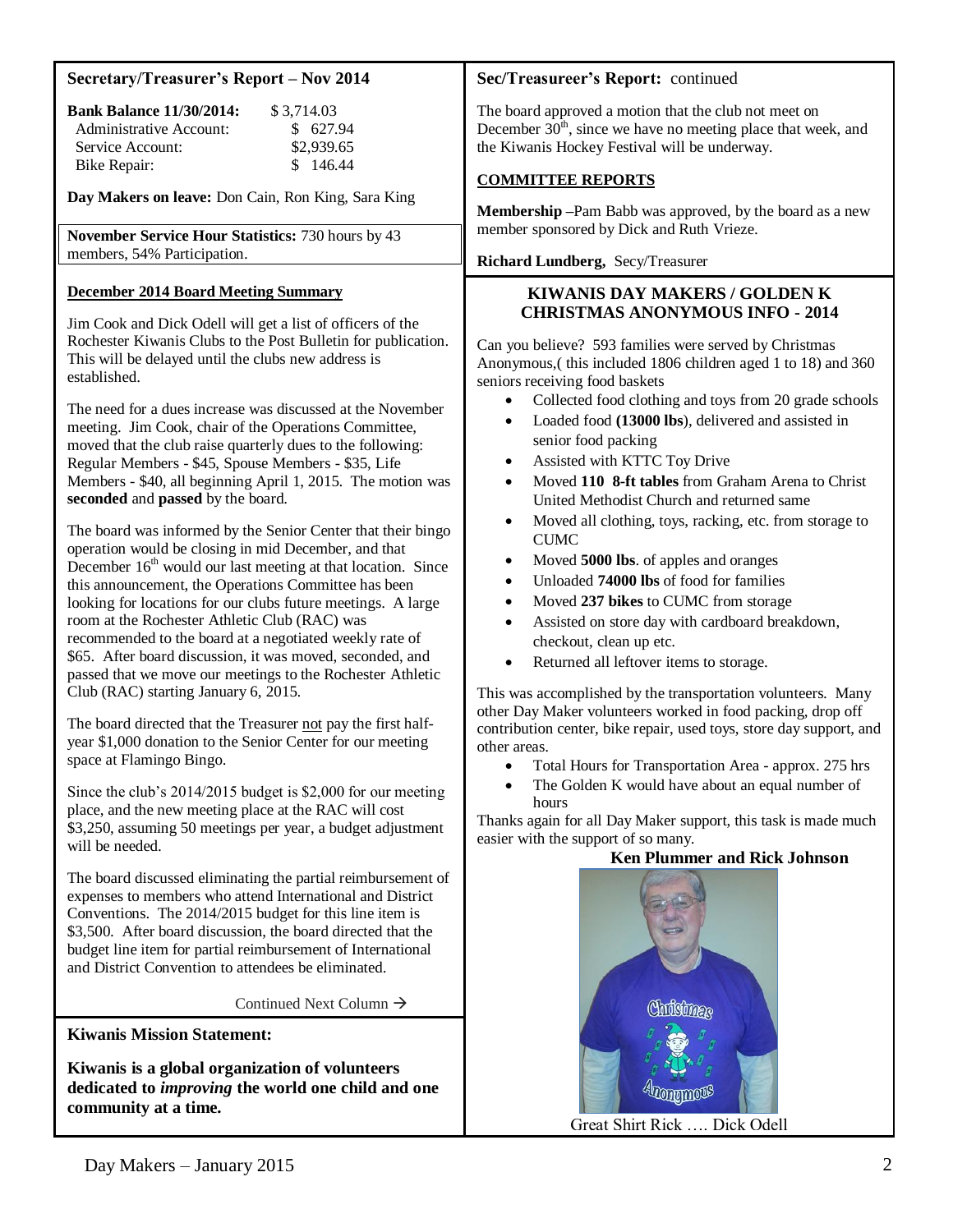| Continued from page 1<br><b>President's Corner:</b>                                                                                                                                                                                                                                                                                                                                                         | Kiwanis/Christmas Anonymous Bike Repair Project:                                                                                                                                                                                                                                                                                                                                                                            |  |
|-------------------------------------------------------------------------------------------------------------------------------------------------------------------------------------------------------------------------------------------------------------------------------------------------------------------------------------------------------------------------------------------------------------|-----------------------------------------------------------------------------------------------------------------------------------------------------------------------------------------------------------------------------------------------------------------------------------------------------------------------------------------------------------------------------------------------------------------------------|--|
| Quoting Kiwanis International's President, John Button,<br>from the Jan/Feb 2015 issue of the Kiwanis magazine---<br>"We celebrate our 100-year history beginning with our<br>float in the Rose Parade on New Year's Day. Then it 's<br>on to Detroit for that club's centennial celebration<br>weekend, January 23-24." Be sure to read through the<br>Jan/Feb 2015 issue of the Kiwanis magazine which is | There were a total of 271 bicycles repaired and delivered.<br>Note that 41 bikes were given out during the year per request<br>from social worker or approved organizations. Also three (3)<br>bikes were sold to help fund parts purchases, note that the ones<br>sold didn't fit client that are either low income or have limited<br>maintenance skills.<br>Day Maker's involved in 2014, the twentieth year of this Day |  |
| featuring "Kiwanis 100 Years of Service".<br>We will see all of you at 9am on Tuesday, January 6th,<br>at the RAC, which is located at 3100 19th St. NW, just<br>west of the new Lourdes High School.                                                                                                                                                                                                       | Maker project, were Jim Decker, Al Southwick & Bruce<br>Keller. Joe Falcone represented the Golden K club. Doug<br>Welte also assisted. A special thanks to John Case of Rhino<br>Linings of Rochester who provided the work space and the<br>Day Makers who will help transport the bikes on Dec. 12th.<br><b>Bruce Keller</b>                                                                                             |  |
| Happy New Year!                                                                                                                                                                                                                                                                                                                                                                                             |                                                                                                                                                                                                                                                                                                                                                                                                                             |  |
| <b>Judy Zierdt</b><br>Day Makers President 2014-2015                                                                                                                                                                                                                                                                                                                                                        | <b>Herberger's Coupon Book Sales:</b>                                                                                                                                                                                                                                                                                                                                                                                       |  |
| Day Maker Christmas Party:                                                                                                                                                                                                                                                                                                                                                                                  | We hit our goal of 75+ Herberger books sold on<br>Tuesday, October 28th, at our Kiwanis meeting. We now<br>qualify for their bonus and the right to sell books on the<br>days of the BIG sale.<br>Helen will be updating our financials from this important<br>fund raising project as the holiday season closes out.<br><b>Helen Kolb</b>                                                                                  |  |
| Wonderful party and treats with special visitor from the<br>North Pole to help us ring chimes and sing carols.                                                                                                                                                                                                                                                                                              |                                                                                                                                                                                                                                                                                                                                                                                                                             |  |
|                                                                                                                                                                                                                                                                                                                                                                                                             |                                                                                                                                                                                                                                                                                                                                                                                                                             |  |
|                                                                                                                                                                                                                                                                                                                                                                                                             | <b>Century HS Key Club Meetings:</b>                                                                                                                                                                                                                                                                                                                                                                                        |  |
|                                                                                                                                                                                                                                                                                                                                                                                                             | Century K Club Schedule<br>January 12, 2015 7:00 AM<br>January 26, 2015<br>3:00 PM<br>February 9, 2015 7:00 AM<br>February 23, 2015 7:00 AM<br>March 9, 2015<br>7:00 AM<br>March 23, 2915<br>$3:00$ PM                                                                                                                                                                                                                      |  |
|                                                                                                                                                                                                                                                                                                                                                                                                             |                                                                                                                                                                                                                                                                                                                                                                                                                             |  |
|                                                                                                                                                                                                                                                                                                                                                                                                             |                                                                                                                                                                                                                                                                                                                                                                                                                             |  |
|                                                                                                                                                                                                                                                                                                                                                                                                             |                                                                                                                                                                                                                                                                                                                                                                                                                             |  |
|                                                                                                                                                                                                                                                                                                                                                                                                             | 7:00 AM<br>April 13, 2015<br>April 27, 2015<br>Afternoon                                                                                                                                                                                                                                                                                                                                                                    |  |
| He knows who is "naughty and who is nice".                                                                                                                                                                                                                                                                                                                                                                  | The meetings are regularly scheduled in the Forum on<br>the First Floor of Century H.S. When necessary the club<br>meets at the back of the Cafeteria.                                                                                                                                                                                                                                                                      |  |
|                                                                                                                                                                                                                                                                                                                                                                                                             | When we have two Day Makers in attendance we get<br>credit for an Interclub.                                                                                                                                                                                                                                                                                                                                                |  |
|                                                                                                                                                                                                                                                                                                                                                                                                             | <b>Roger Olson</b>                                                                                                                                                                                                                                                                                                                                                                                                          |  |
|                                                                                                                                                                                                                                                                                                                                                                                                             | We Care Month - Zeller Fellowship                                                                                                                                                                                                                                                                                                                                                                                           |  |
|                                                                                                                                                                                                                                                                                                                                                                                                             | <b>January</b>                                                                                                                                                                                                                                                                                                                                                                                                              |  |
| <b>Dick Odell</b>                                                                                                                                                                                                                                                                                                                                                                                           | 100 years of Kiwanis                                                                                                                                                                                                                                                                                                                                                                                                        |  |
|                                                                                                                                                                                                                                                                                                                                                                                                             |                                                                                                                                                                                                                                                                                                                                                                                                                             |  |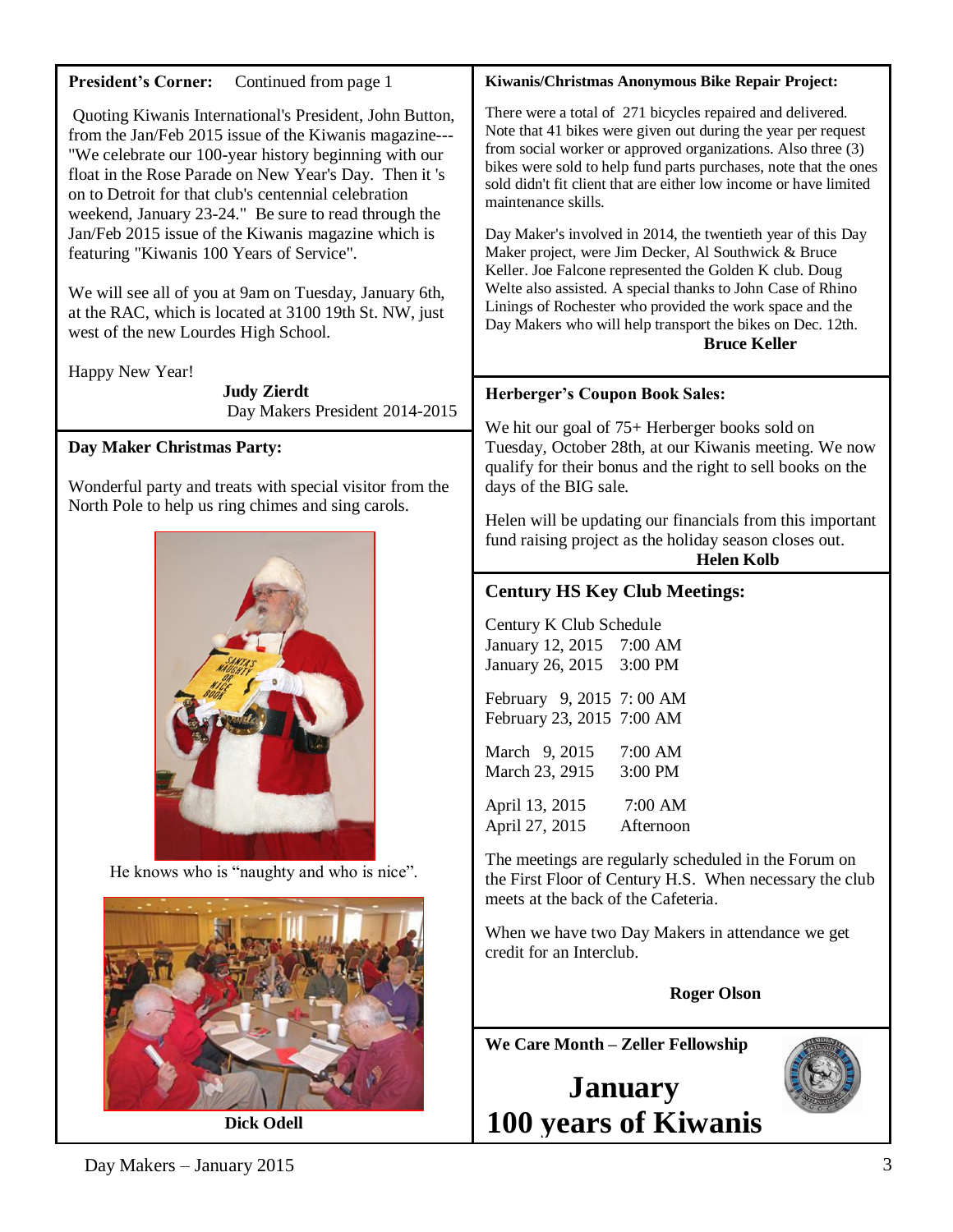## **Kiwanis / Home Federal Hockey Festival:**

The Hockey Festival rapped up tonight with Rochester Mayo HS winning the Gold Division – Varsity Gold Medal Trophy. Good crowd and good overall attendance this year. A home town team in the final makes for better attendance overall.

The final scores for all the hockey grids are posted at: <http://kiwanisrochester.org/hockey/ScorePosit04.htm>

Many thanks go to all the Rochester Kiwanis Clubs for supporting this important event… great fun for the teams and a good fund raiser for Kiwanis Service Projects (normally).



Ticket sales were brisk and for the whole family.



Trophy plaques for Gold Medal Winners…



Hockey Festival (continued):

And of course, our public relations expert (Bob Nowicki) once again did a fine job as "TV personality" promoting the Hockey Festival.



And multi-club support really makes a difference. A special thanks to Bill Kalmes and Vern Yetzer who took up the leadership harness again this year.



Again, many thanks to all the teams, coaches, medical, announcers and fellow Rochester Kiwanians who pull this great event together this year. Thank you all.  **Dick Odell**, Lt Gov Reg 7

#### **Christmas Anonymous Crew:**

Day Makers pitch in to help the community (see Rick Johnson article on page 2).



Day Makers – January 2015 4